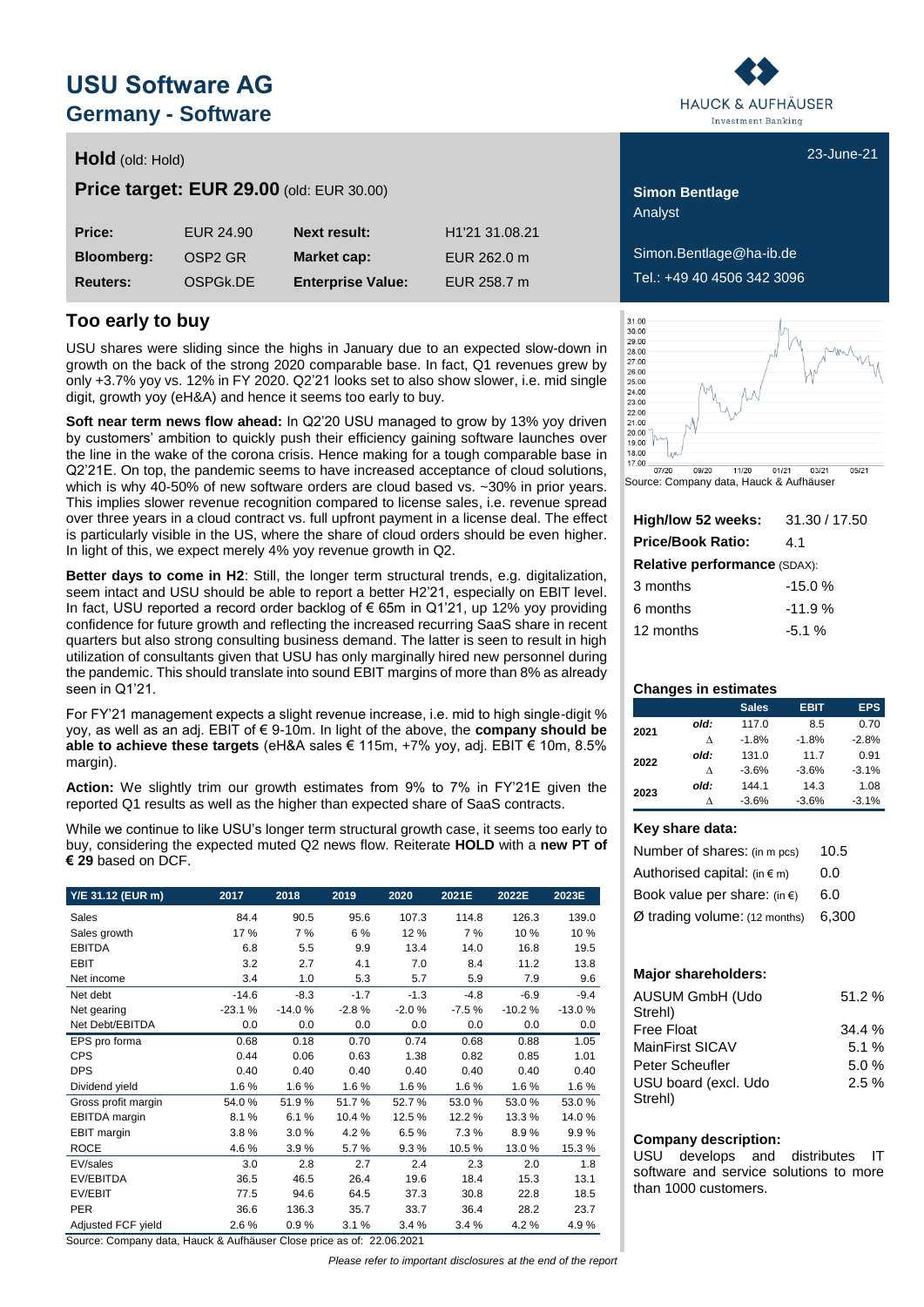## **Financials**

| Profit and loss (EUR m)                            | 2017   | 2018 | 2019   | 2020   | 2021E | 2022E | 2023E |
|----------------------------------------------------|--------|------|--------|--------|-------|-------|-------|
| <b>Sales</b>                                       | 84.4   | 90.5 | 95.6   | 107.3  | 114.8 | 126.3 | 139.0 |
| Sales growth                                       | 17.0%  | 7.3% | 5.7%   | 12.2 % | 7.0%  | 10.0% | 10.0% |
| Cost of sales                                      | 38.8   | 43.6 | 46.2   | 50.8   | 54.0  | 59.4  | 65.3  |
| <b>Gross profit</b>                                | 45.5   | 46.9 | 49.5   | 56.5   | 60.9  | 67.0  | 73.6  |
| Sales and marketing                                | 17.2   | 18.8 | 18.9   | 20.4   | 21.8  | 23.4  | 25.7  |
| General and administration                         | 9.3    | 10.6 | 12.2   | 14.3   | 15.2  | 15.9  | 16.7  |
| Research and development                           | 13.8   | 15.3 | 15.8   | 15.4   | 16.1  | 17.1  | 18.2  |
| Other operating income                             | 1.0    | 1.2  | 1.9    | 1.3    | 1.4   | 1.5   | 1.7   |
| Other operating expenses                           | 0.7    | 0.7  | 0.5    | 0.7    | 0.8   | 0.9   | 1.0   |
| Unusual or infrequent items                        | $-2.2$ | 0.0  | 0.0    | 0.0    | 0.0   | 0.0   | 0.0   |
| <b>EBITDA</b>                                      | 6.8    | 5.5  | 9.9    | 13.4   | 14.0  | 16.8  | 19.5  |
| Depreciation                                       | 1.2    | 1.2  | 1.5    | 1.4    | 1.2   | 1.1   | 1.1   |
| <b>EBITA</b>                                       | 5.7    | 4.3  | 8.4    | 12.0   | 12.8  | 15.7  | 18.3  |
| Amortisation of goodwill                           | 0.8    | 0.0  | 0.0    | 0.0    | 0.0   | 0.0   | 0.0   |
| Amortisation of intangible assets                  | 1.6    | 1.6  | 4.3    | 5.0    | 4.4   | 4.4   | 4.6   |
| Impairment charges                                 | 0.0    | 0.0  | 0.0    | 0.0    | 0.0   | 0.0   | 0.0   |
| <b>EBIT</b> (inc revaluation net)                  | 3.2    | 2.7  | 4.1    | 7.0    | 8.4   | 11.2  | 13.8  |
| Interest income                                    | 0.1    | 0.2  | 0.1    | 0.1    | 0.1   | 0.1   | 0.2   |
| Interest expenses                                  | 0.2    | 0.1  | 0.1    | 0.1    | 0.1   | 0.1   | 0.2   |
| Other financial result                             | 0.0    | 0.0  | 0.0    | 0.0    | 0.0   | 0.0   | 0.0   |
| <b>Financial result</b>                            | $-0.1$ | 0.1  | 0.0    | 0.0    | 0.0   | 0.0   | 0.0   |
| Recurring pretax income from continuing operations | 3.1    | 2.8  | 4.0    | 7.0    | 8.4   | 11.2  | 13.8  |
| Extraordinary income/loss                          | 0.0    | 0.0  | 0.0    | 0.0    | 0.0   | 0.0   | 0.0   |
| <b>Earnings before taxes</b>                       | 3.1    | 2.8  | 4.0    | 7.0    | 8.4   | 11.2  | 13.8  |
| Taxes                                              | $-0.3$ | 1.9  | $-1.2$ | 1.4    | 2.5   | 3.4   | 4.1   |
| Net income from continuing operations              | 3.4    | 1.0  | 5.3    | 5.7    | 5.9   | 7.9   | 9.6   |
| Result from discontinued operations (net of tax)   | 3.8    | 1.0  | 2.1    | 2.1    | 1.3   | 1.4   | 1.4   |
| Net income                                         | 3.4    | 1.0  | 5.3    | 5.7    | 5.9   | 7.9   | 9.6   |
| Minority interest                                  | 0.0    | 0.0  | 0.0    | 0.0    | 0.0   | 0.0   | 0.0   |
| Net profit (reported)                              | 3.4    | 1.0  | 5.3    | 5.7    | 5.9   | 7.9   | 9.6   |
| Average number of shares                           | 10.5   | 10.5 | 10.5   | 10.5   | 10.5  | 10.5  | 10.5  |
| <b>EPS</b> reported                                | 0.32   | 0.09 | 0.50   | 0.54   | 0.56  | 0.75  | 0.92  |

| Profit and loss (common size)                      | 2017    | 2018   | 2019     | 2020   | 2021E  | 2022E  | 2023E   |
|----------------------------------------------------|---------|--------|----------|--------|--------|--------|---------|
| <b>Sales</b>                                       | 100.0%  | 100.0% | 100.0%   | 100.0% | 100.0% | 100.0% | 100.0%  |
| Cost of sales                                      | 46.0%   | 48.1%  | 48.3%    | 47.3%  | 47.0%  | 47.0%  | 47.0%   |
| <b>Gross profit</b>                                | 54.0%   | 51.9%  | 51.7%    | 52.7%  | 53.0%  | 53.0%  | 53.0%   |
| Sales and marketing                                | 20.4%   | 20.8%  | 19.7%    | 19.0%  | 19.0%  | 18.5%  | 18.5%   |
| General and administration                         | 11.1%   | 11.7%  | 12.7%    | 13.3%  | 13.2%  | 12.6%  | 12.0%   |
| Research and development                           | 16.4 %  | 16.9%  | 16.5%    | 14.4 % | 14.0%  | 13.5 % | 13.1 %  |
| Other operating income                             | 1.2%    | 1.3%   | 2.0%     | 1.2%   | 1.2%   | 1.2%   | 1.2%    |
| Other operating expenses                           | 0.9%    | 0.7%   | 0.5%     | 0.6%   | 0.7%   | 0.7%   | 0.7%    |
| Unusual or infrequent items                        | neg.    | 0.0%   | 0.0%     | 0.0%   | 0.0%   | 0.0%   | 0.0%    |
| <b>EBITDA</b>                                      | 8.1%    | 6.1%   | 10.4%    | 12.5%  | 12.2%  | 13.3%  | 14.0%   |
| Depreciation                                       | 1.4%    | 1.3%   | 1.6%     | 1.3%   | 1.1%   | 0.9%   | 0.8%    |
| <b>EBITA</b>                                       | 6.7%    | 4.8%   | 8.8%     | 11.2%  | 11.2%  | 12.4 % | 13.2%   |
| Amortisation of goodwill                           | 0.9%    | 0.0%   | 0.0%     | 0.0%   | 0.0%   | 0.0%   | 0.0%    |
| Amortisation of intangible assets                  | 2.0%    | 1.8%   | 4.5%     | 4.6%   | 3.8%   | 3.5%   | 3.3%    |
| Impairment charges                                 | 0.0%    | 0.0%   | 0.0%     | 0.0%   | 0.0%   | 0.0%   | 0.0%    |
| <b>EBIT</b> (inc revaluation net)                  | 3.8%    | 3.0%   | 4.2%     | 6.5%   | 7.3%   | 8.9%   | 9.9%    |
| Interest income                                    | 0.1%    | 0.2%   | 0.1%     | 0.1%   | 0.1%   | 0.1%   | 0.1%    |
| Interest expenses                                  | 0.2%    | 0.1%   | 0.1%     | 0.1%   | 0.1%   | 0.1%   | 0.1%    |
| Other financial result                             | 0.0%    | 0.0%   | 0.0%     | 0.0%   | 0.0%   | 0.0%   | 0.0%    |
| <b>Financial result</b>                            | neg.    | 0.1%   | neg.     | neg.   | neg.   | neg.   | neg.    |
| Recurring pretax income from continuing operations | 3.7%    | 3.1%   | 4.2%     | 6.5%   | 7.3%   | 8.9%   | 9.9%    |
| Extraordinary income/loss                          | 0.0%    | 0.0%   | 0.0%     | 0.0%   | 0.0%   | 0.0%   | 0.0%    |
| <b>Earnings before taxes</b>                       | 3.7%    | 3.1%   | 4.2%     | 6.5%   | 7.3%   | 8.9%   | 9.9%    |
| Tax rate                                           | $-8.2%$ | 65.8%  | $-30.2%$ | 19.3%  | 30.0%  | 30.0%  | 30.0%   |
| Net income from continuing operations              | 4.0%    | 1.1%   | 5.5%     | 5.3%   | 5.1%   | 6.2%   | 6.9%    |
| Result from discontinued operations (net of tax)   | 4.5%    | 1.1%   | 2.2%     | 2.0%   | 1.2%   | 1.1%   | 1.0%    |
| Net income                                         | 4.0%    | 1.1%   | 5.5%     | 5.3%   | 5.1 %  | 6.2%   | 6.9%    |
| Minority interest                                  | 0.0%    | 0.0%   | 0.0%     | 0.0%   | 0.0%   | 0.0%   | $0.0\%$ |
| Net profit (reported)                              | 4.0%    | 1.1%   | 5.5%     | 5.3%   | 5.1%   | 6.2%   | 6.9%    |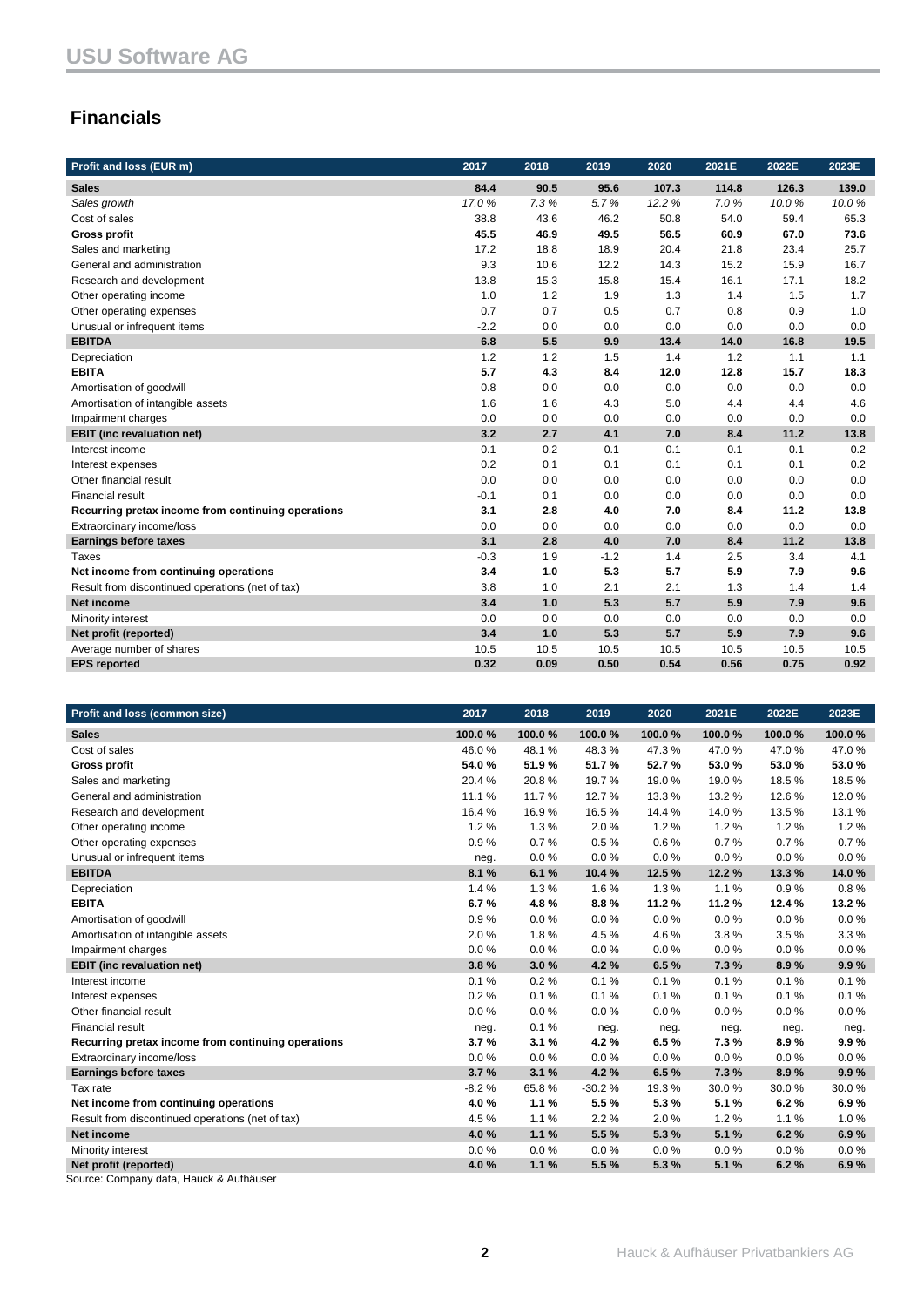# **USU Software AG**

| <b>Balance sheet (EUR m)</b>                              | 2017 | 2018 | 2019  | 2020  | 2021E | 2022E | 2023E |
|-----------------------------------------------------------|------|------|-------|-------|-------|-------|-------|
| Intangible assets                                         | 49.7 | 48.1 | 46.3  | 44.0  | 40.0  | 36.1  | 32.2  |
| Property, plant and equipment                             | 2.2  | 2.2  | 10.8  | 19.7  | 21.9  | 25.7  | 30.5  |
| <b>Financial assets</b>                                   | 0.7  | 0.8  | 0.8   | 0.8   | 0.8   | 0.8   | 0.8   |
| <b>FIXED ASSETS</b>                                       | 52.6 | 51.0 | 57.9  | 64.6  | 62.7  | 62.6  | 63.5  |
| Inventories                                               | 4.0  | 5.0  | 3.9   | 5.0   | 5.3   | 5.8   | 6.4   |
| Accounts receivable                                       | 18.5 | 20.4 | 20.9  | 16.9  | 18.1  | 19.9  | 21.9  |
| Other current assets                                      | 1.5  | 1.9  | 0.9   | 1.3   | 1.3   | 1.3   | 1.3   |
| Liquid assets                                             | 15.7 | 9.5  | 10.4  | 18.5  | 22.0  | 24.1  | 26.7  |
| Deferred taxes                                            | 5.9  | 5.9  | 8.8   | 7.0   | 7.0   | 7.0   | 7.0   |
| Deferred charges and prepaid expenses                     | 1.3  | 1.4  | 1.7   | 2.2   | 2.2   | 2.2   | 2.2   |
| <b>CURRENT ASSETS</b>                                     | 46.8 | 44.1 | 46.5  | 50.8  | 55.9  | 60.3  | 65.5  |
| <b>TOTAL ASSETS</b>                                       | 99.4 | 95.1 | 104.5 | 115.5 | 118.6 | 122.9 | 129.0 |
| <b>SHAREHOLDERS EQUITY</b>                                | 63.0 | 59.7 | 60.2  | 61.8  | 63.4  | 67.1  | 72.5  |
| <b>MINORITY INTEREST</b>                                  | 0.0  | 0.0  | 0.0   | 0.0   | 0.0   | 0.0   | 0.0   |
| Long-term debt                                            | 0.3  | 0.3  | 8.6   | 16.4  | 16.4  | 16.4  | 16.4  |
| Provisions for pensions and similar obligations           | 2.2  | 2.3  | 1.2   | 1.3   | 1.4   | 1.5   | 1.5   |
| Other provisions                                          | 4.6  | 4.0  | 3.8   | 3.4   | 3.4   | 3.4   | 3.4   |
| <b>Non-current liabilities</b>                            | 7.1  | 6.6  | 13.7  | 21.2  | 21.2  | 21.3  | 21.4  |
| short-term liabilities to banks                           | 0.9  | 0.9  | 0.1   | 0.8   | 0.8   | 0.8   | 0.8   |
| Accounts payable                                          | 3.6  | 3.7  | 4.8   | 4.2   | 5.6   | 6.1   | 6.8   |
| Advance payments received on orders                       | 7.5  | 6.6  | 5.0   | 5.1   | 5.1   | 5.1   | 5.1   |
| Other liabilities (incl. from lease and rental contracts) | 7.4  | 7.6  | 7.4   | 9.5   | 9.5   | 9.5   | 9.5   |
| Deferred taxes                                            | 2.5  | 2.2  | 2.9   | 1.3   | 1.3   | 1.3   | 1.3   |
| Deferred income                                           | 7.5  | 8.0  | 10.5  | 11.6  | 11.6  | 11.6  | 11.6  |
| <b>Current liabilities</b>                                | 29.3 | 28.9 | 30.6  | 32.5  | 34.0  | 34.5  | 35.1  |
| <b>TOTAL LIABILITIES AND SHAREHOLDERS EQUITY</b>          | 99.4 | 95.1 | 104.5 | 115.5 | 118.6 | 122.9 | 129.0 |

| <b>Balance sheet (common size)</b>                        | 2017   | 2018   | 2019   | 2020   | 2021E  | 2022E  | 2023E  |
|-----------------------------------------------------------|--------|--------|--------|--------|--------|--------|--------|
| Intangible assets                                         | 50.0%  | 50.5%  | 44.3%  | 38.1 % | 33.7 % | 29.4 % | 24.9%  |
| Property, plant and equipment                             | 2.2%   | 2.3%   | 10.3%  | 17.1%  | 18.5%  | 20.9%  | 23.7%  |
| <b>Financial assets</b>                                   | 0.7%   | 0.8%   | 0.8%   | 0.7%   | 0.7%   | 0.7%   | 0.7%   |
| <b>FIXED ASSETS</b>                                       | 52.9%  | 53.6%  | 55.4 % | 56.0%  | 52.9%  | 50.9%  | 49.3%  |
| Inventories                                               | 4.0%   | 5.2%   | 3.7%   | 4.3%   | 4.5%   | 4.7%   | 5.0%   |
| Accounts receivable                                       | 18.6%  | 21.4%  | 20.0%  | 14.6%  | 15.2%  | 16.2%  | 17.0%  |
| Other current assets                                      | 1.5%   | 2.0%   | 0.8%   | 1.1%   | 1.1%   | 1.0%   | 1.0%   |
| Liquid assets                                             | 15.8%  | 9.9%   | 10.0%  | 16.1%  | 18.6%  | 19.6%  | 20.7%  |
| Deferred taxes                                            | 5.9%   | 6.2%   | 8.4%   | 6.0%   | 5.9%   | 5.7%   | 5.4%   |
| Deferred charges and prepaid expenses                     | 1.3%   | 1.5%   | 1.6%   | 1.9%   | 1.9%   | 1.8%   | 1.7%   |
| <b>CURRENT ASSETS</b>                                     | 47.1%  | 46.4%  | 44.5%  | 44.0%  | 47.1%  | 49.1%  | 50.7%  |
| <b>TOTAL ASSETS</b>                                       | 100.0% | 100.0% | 100.0% | 100.0% | 100.0% | 100.0% | 100.0% |
| <b>SHAREHOLDERS EQUITY</b>                                | 63.4%  | 62.7%  | 57.6%  | 53.5%  | 53.5%  | 54.6%  | 56.2%  |
| <b>MINORITY INTEREST</b>                                  | 0.0%   | 0.0%   | 0.0%   | 0.0%   | 0.0%   | 0.0%   | 0.0%   |
| Long-term debt                                            | 0.3%   | 0.3%   | 8.2%   | 14.2%  | 13.9%  | 13.4 % | 12.7%  |
| Provisions for pensions and similar obligations           | 2.2%   | 2.4%   | 1.2%   | 1.1%   | 1.2%   | 1.2%   | 1.2%   |
| Other provisions                                          | 4.7%   | 4.2%   | 3.7%   | 3.0%   | 2.9%   | 2.8%   | 2.6%   |
| <b>Non-current liabilities</b>                            | 7.1%   | 6.9%   | 13.1 % | 18.3%  | 17.9%  | 17.3%  | 16.6%  |
| short-term liabilities to banks                           | 0.9%   | 0.9%   | 0.1%   | 0.7%   | 0.7%   | 0.7%   | 0.6%   |
| Accounts payable                                          | 3.6%   | 3.9%   | 4.6%   | 3.6%   | 4.7%   | 5.0%   | 5.2%   |
| Advance payments received on orders                       | 7.5%   | 6.9%   | 4.8%   | 4.4%   | 4.3%   | 4.1%   | 3.9%   |
| Other liabilities (incl. from lease and rental contracts) | 7.5%   | 8.0%   | 7.1%   | 8.3%   | 8.0%   | 7.8%   | 7.4%   |
| Deferred taxes                                            | 2.5%   | 2.3%   | 2.7%   | 1.2%   | 1.1%   | 1.1%   | 1.0%   |
| Deferred income                                           | 7.5%   | 8.5%   | 10.1%  | 10.0%  | 9.8%   | 9.4%   | 9.0%   |
| <b>Current liabilities</b>                                | 29.5%  | 30.4 % | 29.3 % | 28.2%  | 28.6%  | 28.1 % | 27.2%  |
| <b>TOTAL LIABILITIES AND SHAREHOLDERS EQUITY</b>          | 100.0% | 100.0% | 100.0% | 100.0% | 100.0% | 100.0% | 100.0% |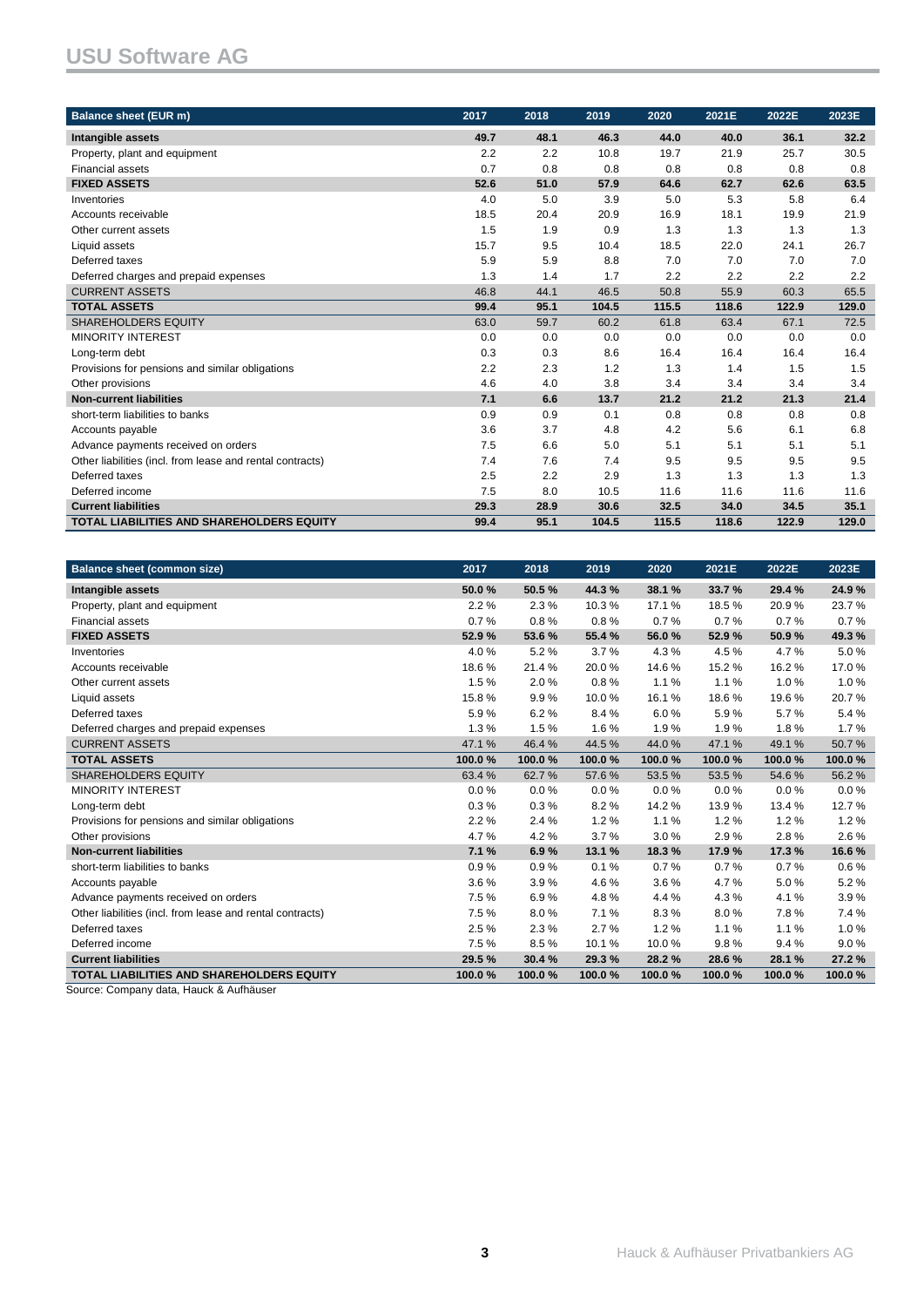| Cash flow statement (EUR m)                                               | 2017   | 2018   | 2019    | 2020    | 2021E  | 2022E  | 2023E  |
|---------------------------------------------------------------------------|--------|--------|---------|---------|--------|--------|--------|
| Net profit/loss                                                           | 3.4    | 1.0    | 5.3     | 5.7     | 5.9    | 7.9    | 9.6    |
| Depreciation of fixed assets (incl. leases)                               | 1.2    | 1.2    | 1.5     | 1.4     | 1.2    | 1.1    | 1.1    |
| Amortisation of goodwill                                                  | 0.8    | 0.0    | 0.0     | 0.0     | 0.0    | 0.0    | 0.0    |
| Amortisation of intangible assets                                         | 1.6    | 1.6    | 4.3     | 5.0     | 4.4    | 4.4    | 4.6    |
| Others                                                                    | $-0.2$ | 1.1    | $-3.3$  | 3.4     | 0.1    | 0.1    | 0.1    |
| Cash flow from operations before changes in w/c                           | 6.7    | 4.8    | 7.8     | 15.4    | 11.6   | 13.5   | 15.4   |
| Increase/decrease in inventory                                            | 0.4    | $-1.0$ | 1.1     | $-1.1$  | $-0.3$ | $-0.5$ | $-0.6$ |
| Increase/decrease in accounts receivable                                  | $-3.7$ | $-1.9$ | $-0.5$  | 4.0     | $-1.2$ | $-1.8$ | $-2.0$ |
| Increase/decrease in accounts payable                                     | 1.7    | 0.1    | 1.1     | $-0.6$  | 1.4    | 0.6    | 0.6    |
| Increase/decrease in other working capital positions                      | 0.0    | 0.0    | 0.0     | 0.0     | 0.0    | 0.0    | 0.0    |
| Increase/decrease in working capital                                      | $-1.6$ | $-2.8$ | 1.7     | 2.3     | $-0.1$ | $-1.8$ | $-2.0$ |
| Cash flow from operating activities                                       | 5.2    | 2.0    | 9.5     | 17.7    | 11.5   | 11.7   | 13.4   |
| <b>CAPEX</b>                                                              | 1.3    | 1.1    | 1.9     | 2.4     | 3.8    | 5.4    | 6.6    |
| Payments for acquisitions                                                 | 7.1    | 0.0    | 0.0     | 0.0     | 0.0    | 0.0    | 0.0    |
| <b>Financial investments</b>                                              | 0.0    | 0.0    | 0.0     | 0.0     | 0.0    | 0.0    | 0.0    |
| Income from asset disposals                                               | 0.3    | 0.0    | 0.0     | 0.0     | 0.0    | 0.0    | 0.0    |
| Cash flow from investing activities                                       | $-8.2$ | $-1.1$ | $-1.8$  | $-2.4$  | $-3.8$ | $-5.4$ | $-6.6$ |
| Cash flow before financing                                                | $-3.1$ | 0.9    | 7.7     | 15.3    | 7.7    | 6.3    | 6.8    |
| Increase/decrease in debt position                                        | 0.0    | $-0.1$ | 7.6     | 8.6     | 0.0    | 0.0    | 0.0    |
| Purchase of own shares                                                    | 0.0    | 0.0    | 0.0     | 0.0     | 0.0    | 0.0    | 0.0    |
| Capital measures                                                          | 0.0    | 0.0    | 0.0     | 0.0     | 0.0    | 0.0    | 0.0    |
| Dividends paid                                                            | 4.2    | 4.2    | 4.2     | 4.2     | 4.2    | 4.2    | 4.2    |
| <b>Others</b>                                                             | 0.0    | 0.1    | $-10.2$ | $-11.4$ | 0.0    | 0.0    | 0.0    |
| Effects of exchange rate changes on cash                                  | $-0.2$ | 0.1    | 0.0     | $-0.1$  | 0.0    | 0.0    | 0.0    |
| Cash flow from financing activities                                       | $-4.2$ | $-4.2$ | $-6.8$  | $-7.0$  | $-4.2$ | $-4.2$ | $-4.2$ |
| Increase/decrease in liquid assets                                        | $-7.5$ | $-3.3$ | 1.0     | 8.1     | 3.5    | 2.1    | 2.6    |
| Liquid assets at end of period<br>Source: Company data, Houck & Aufbäuser | 15.7   | 9.5    | 10.4    | 18.5    | 22.0   | 24.1   | 26.7   |

Source: Company data, Hauck & Aufhäuser

| 2017  | 2018   | 2019  | 2020  | 2021E | 2022E | 2023E  |
|-------|--------|-------|-------|-------|-------|--------|
| 60.5  | 62.4   | 64.6  | 69.8  | 73.5  | 80.8  | 88.9   |
| 17.0% | 3.2%   | 3.4%  | 8.1%  | 5.4%  | 10.0% | 10.0%  |
| 0.0   | 0.0    | 0.0   | 0.0   | 0.0   | 1.0   | 2.0    |
| n/a   | n/a    | n/a   | n/a   | n/a   | n/a   | 100.0% |
| 0.0   | 0.0    | 0.0   | 0.0   | 0.0   | 1.0   | 2.0    |
| n/a   | n/a    | n/a   | n/a   | n/a   | n/a   | 100.0% |
| 0.0   | 0.0    | 0.0   | 0.0   | 0.0   | 1.0   | 2.0    |
| n/a   | n/a    | n/a   | n/a   | n/a   | n/a   | 100.0% |
| 23.9  | 28.1   | 31.1  | 37.6  | 40.2  | 44.2  | 48.6   |
| 17.0% | 17.5 % | 10.8% | 20.9% | 7.0%  | 10.0% | 10.0%  |
| 84.4  | 90.5   | 95.6  | 107.3 | 114.8 | 126.3 | 139.0  |
| 17.0% | 7.3%   | 5.7%  | 12.2% | 7.0%  | 10.0% | 10.0%  |
|       |        |       |       |       |       |        |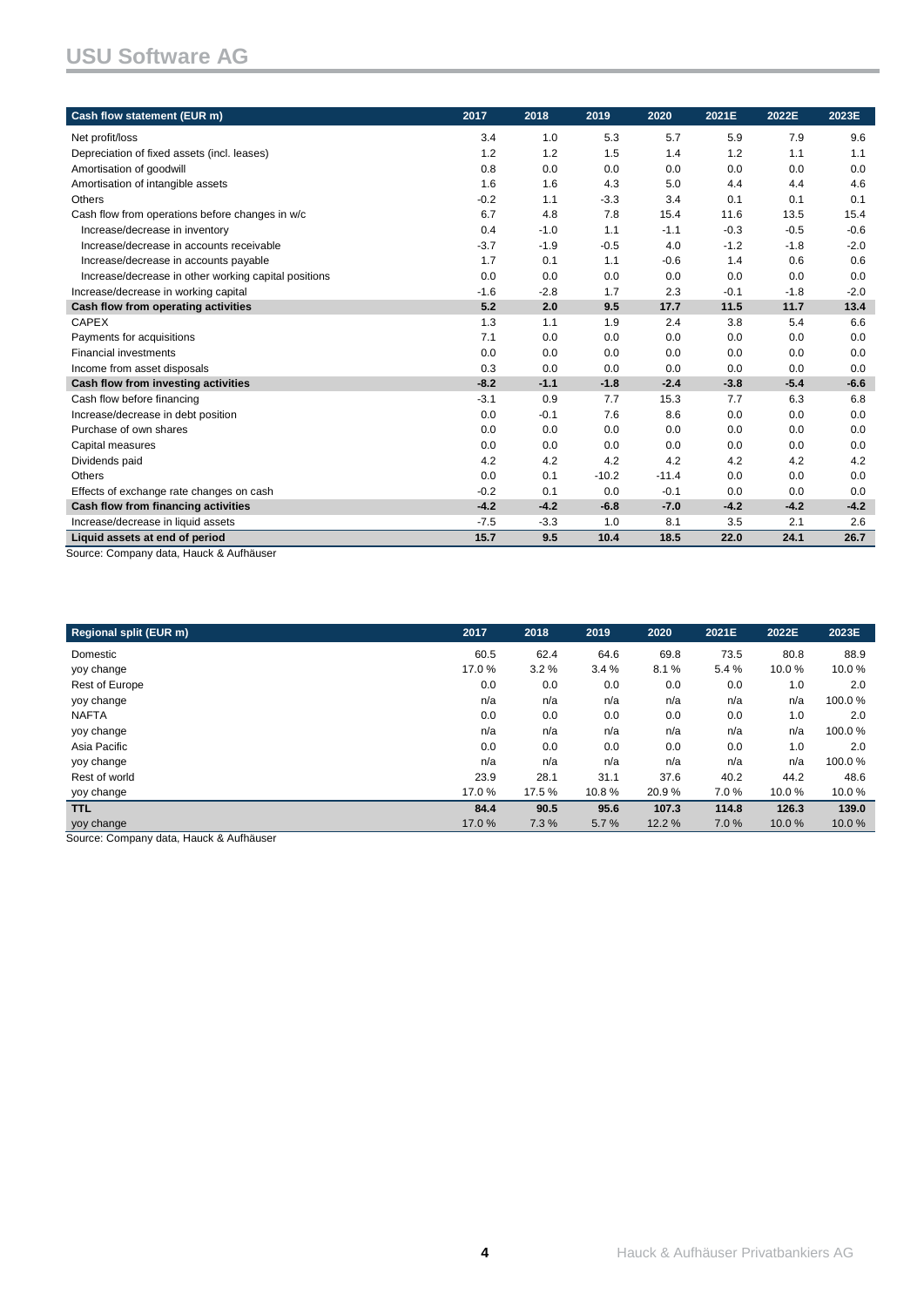# **USU Software AG**

| Key ratios (EUR m)                   | 2017         | 2018          | 2019         | 2020          | 2021E        | 2022E        | 2023E        |
|--------------------------------------|--------------|---------------|--------------|---------------|--------------|--------------|--------------|
| P&L growth analysis                  |              |               |              |               |              |              |              |
| Sales growth                         | 17.0%        | 7.3%          | 5.7%         | 12.2%         | 7.0%         | 10.0%        | 10.0%        |
| EBITDA growth                        | $-36.6%$     | $-19.5%$      | 80.2%        | 143.0%        | 41.5%        | 25.6%        | 38.6%        |
| EBIT growth                          | $-61.2%$     | $-16.0%$      | 49.8%        | 159.4%        | 106.9%       | 60.2%        | 64.1%        |
| EPS growth                           | $-50.4%$     | $-71.5%$      | 448.7%       | 488.9%        | 11.3%        | 39.1%        | 64.1%        |
| <b>Efficiency</b>                    |              |               |              |               |              |              |              |
| Total operating costs / sales        | 47.5%        | 48.9%         | 47.5%        | 46.1%         | 45.7%        | 44.1%        | 43.1%        |
| Sales per employee                   | 148.9        | 148.0         | 145.7        | 153.0         | 153.8        | 159.6        | 166.1        |
| EBITDA per employee                  | 12.1         | 9.0           | 15.1         | 19.1          | 18.8         | 21.2         | 23.3         |
| <b>Balance sheet analysis</b>        |              |               |              |               |              |              |              |
| Avg. working capital / sales         | 11.5%        | 14.7%         | 15.8%        | 12.9%         | 12.1%        | 10.7%        | 10.5%        |
| Inventory turnover (sales/inventory) | 21.2         | 18.1          | 24.8         | 21.7          | 21.7         | 21.7         | 21.7         |
| Trade debtors in days of sales       | 79.8         | 82.2          | 79.9         | 57.5          | 57.5         | 57.5         | 57.5         |
| A/P turnover [(A/P*365)/sales]       | 33.5         | 30.9          | 37.8         | 37.8          | 37.8         | 37.8         | 37.8         |
| Cash conversion cycle (days)         | 83.7         | 93.2          | 72.6         | 63.1          | 55.6         | 55.6         | 55.6         |
| <b>Cash flow analysis</b>            |              |               |              |               |              |              |              |
| Free cash flow                       | 3.8          | 0.9           | 7.7          | 15.3          | 7.7          | 6.3          | 6.8          |
| Free cash flow/sales                 | 4.5%         | 0.9%          | 8.0%         | 14.2%         | 6.7%         | 5.0%         | 4.9%         |
| FCF / net profit                     | 113.6%       | 88.6%         | 145.4%       | 270.1%        | 131.3%       | 80.2%        | 70.6%        |
| Capex / depn                         | 37.2%        | 40.9%         | 31.6%        | 38.5%         | 66.7%        | 97.3%        | 116.6%       |
| Capex / maintenance capex            | 236.2%       | 77.7%         | 43.6%        | 75.7%         | 120.0%       | 175.2%       | 209.9%       |
| Capex / sales                        | 1.6%         | 1.3%          | 1.9%         | 2.3%          | 3.3%         | 4.3%         | 4.8%         |
| <b>Security</b>                      |              |               |              |               |              |              |              |
| Net debt                             | $-14.6$      | $-8.3$        | $-1.7$       | $-1.3$        | $-4.8$       | $-6.9$       | $-9.4$       |
| Net Debt/EBITDA                      | 0.0          | 0.0           | 0.0          | 0.0           | 0.0          | 0.0          | 0.0          |
| Net debt / equity                    | neg.         | neg.          | neg.         | neg.          | neg.         | neg.         | neg.         |
| Interest cover                       | 16.2         | 33.8          | 37.5         | 57.9          | 64.7         | 78.8         | 87.7         |
| Dividend payout ratio                | 125.0%       | 438.0%        | 79.8%        | 74.4%         | 71.7%        | 53.5%        | 43.7%        |
| <b>Asset utilisation</b>             |              |               |              |               |              |              |              |
| Capital employed turnover            | 1.2          | 1.3           | 1.3          | 1.3           | 1.3          | 1.4          | 1.5          |
| Operating assets turnover            | 6.2          | 5.2           | 3.7          | 3.3           | 3.3          | 3.1          | 3.0          |
| Plant turnover                       | 37.8         | 42.0          | 8.9          | 5.4           | 5.2          | 4.9          | 4.6          |
| Inventory turnover (sales/inventory) | 21.2         | 18.1          | 24.8         | 21.7          | 21.7         | 21.7         | 21.7         |
| <b>Returns</b>                       |              |               |              |               |              |              |              |
| <b>ROCE</b>                          | 4.6%         | 3.9%          | 5.7%         | 9.3%          | 10.5%        | 13.0%        | 15.3%        |
| <b>ROE</b>                           | 5.3%         | 1.6%          | 8.8%         | 9.2%          | 9.3%         | 11.7%        | 13.3%        |
| Other                                |              |               |              |               |              |              |              |
| Interest paid / avg. debt            | 17.0%        | 7.0%          | 2.2%         | 1.3%          | 1.0%         | 0.8%         | 0.9%         |
| No. employees (average)              | 567          | 612           | 657          | 702           | 747          | 792          | 837          |
| Number of shares                     | 10.5         | 10.5          | 10.5         | 10.5          | 10.5         | 10.5         | 10.5         |
| <b>DPS</b>                           | 0.4          | 0.4           | 0.4          | 0.4           | 0.4          | 0.4          | 0.4          |
| <b>EPS</b> reported                  | 0.32         | 0.09          | 0.50         | 0.54          | 0.56         | 0.75         | 0.92         |
| <b>Valuation ratios</b>              |              |               |              |               |              |              |              |
| P/BV                                 | 4.2          | 4.4           | 4.4          | 4.2           | 4.1          | 3.9          | 3.6          |
| EV/sales                             | 3.0          | 2.8           | 2.7          | 2.4           | 2.3          | 2.0          | 1.8          |
| EV/EBITDA                            | 36.5         | 46.5          | 26.4         | 19.6          | 18.4         | 15.3         | 13.1         |
| EV/EBITA                             | 44.1         | 58.9          | 31.2         | 21.8          | 20.2         | 16.4         | 13.8         |
| EV/EBIT<br>EV/FCF                    | 77.5<br>65.3 | 94.6          | 64.5         | 37.3          | 30.8<br>33.6 | 22.8<br>40.7 | 18.5<br>37.4 |
| Adjusted FCF yield                   | 2.6%         | 300.8<br>0.9% | 34.1<br>3.1% | 17.1<br>3.4 % | 3.4%         | 4.2%         | 4.9%         |
| Dividend yield                       | 1.6%         | 1.6%          | 1.6%         | 1.6%          | 1.6%         | 1.6%         | 1.6%         |
|                                      |              |               |              |               |              |              |              |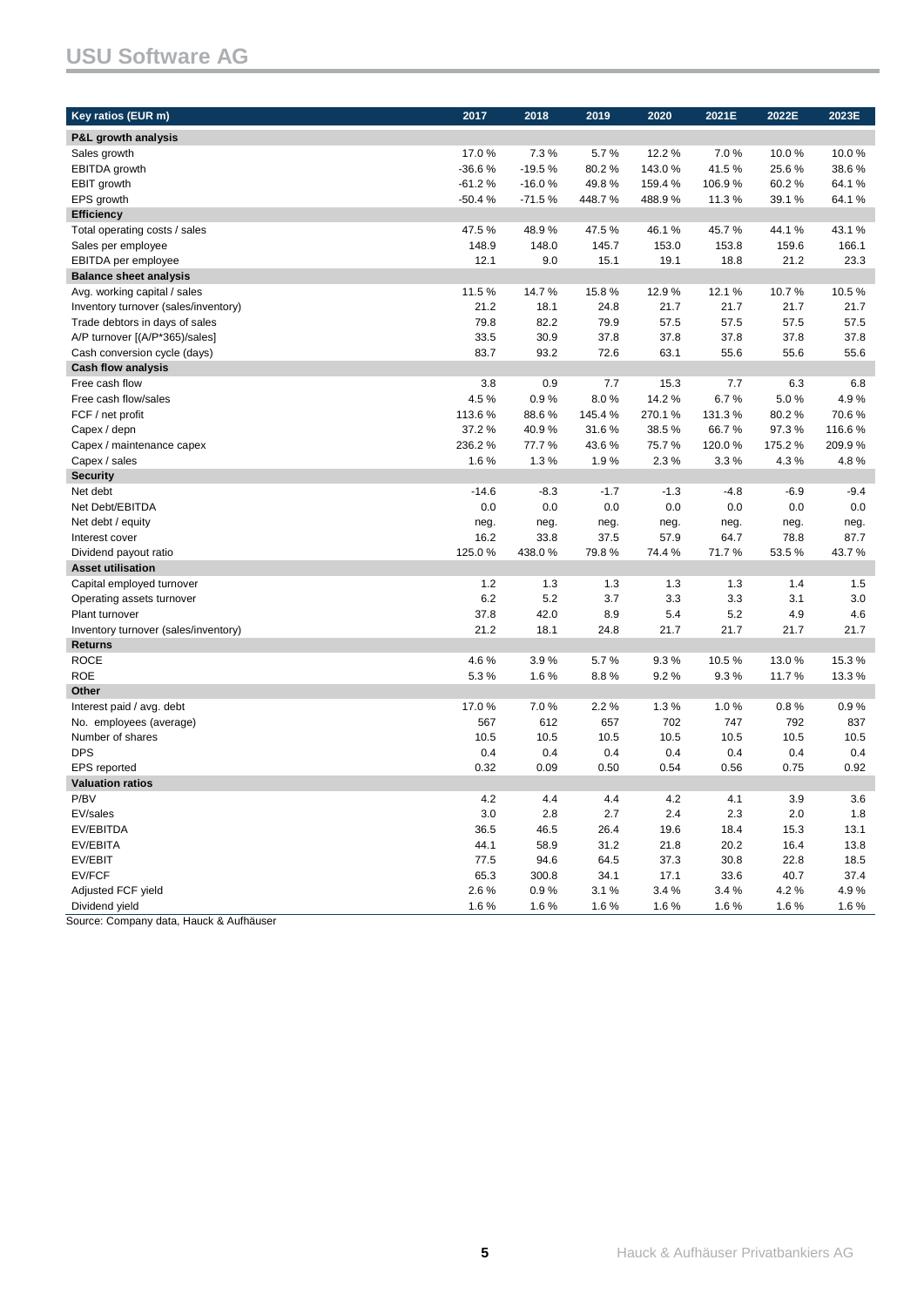**Disclosures regarding research publications of Hauck & Aufhäuser Privatbankiers AG pursuant to section 85 of the German Securities Trading Act (WpHG) and distributed in the UK under the Temporary Permission Regime for EEA firms, subject to the FCA requirements on research recommendation disclosures**

It is essential that any research recommendation is fairly presented and discloses interests of indicates relevant conflicts of interest. Pursuant to section 85 of the German Securities Trading Act (WpHG) a research report has to point out possible conflicts of interest in connection with the analysed company. Further to this, under the FCA's rules on research recommendations, any conflicts of interest in connection with the recommendation must be disclosed. A conflict of interest is presumed to exist in particular if Hauck & Aufhäuser Privatbankiers AG

- (1) or any other person belonging to the same group with that person (as part of a consortium) within the past twelve months, acquired the financial instruments of the analysed company,
- (2) or any other person belonging to the same group with that person has entered into an agreement on the production of the research report with the analysed company,
- (3) has, within the past twelve months, been party to an agreement on the provision of investment banking services with the analysed company or have received services or a promise of services under the term of such an agreement,
- (4) holds a) 5% or more of the share capital of the analysed company, or b) the analysed company holds 5% or more of the share capital of Hauck & Aufhäuser Privatbankiers AG or its affiliate(s),
- (5) holds a net long (a) or a net short (b) position of 0.5% of the outstanding share capital of the analysed company or derivatives thereof,
- (6) or any other person belonging to the same group with that person is a market maker or liquidity provider in the financial instruments of the issuer,
- (7) or the analyst has any other significant financial interests relating to the analysed company such as, for example, exercising mandates in the interest of the analysed company or a significant conflict of interest with respect to the issuer,
- (8) The research report has been made available to the company prior to its publication. Thereafter, only factual changes have been made to the report.

**Conflicts of interest that existed at the time when this research report was published**:

| Company                | <b>Disclosure</b> |
|------------------------|-------------------|
| <b>USU Software AG</b> |                   |

### **Historical target price and rating changes for USU Software AG in the last 12 months**

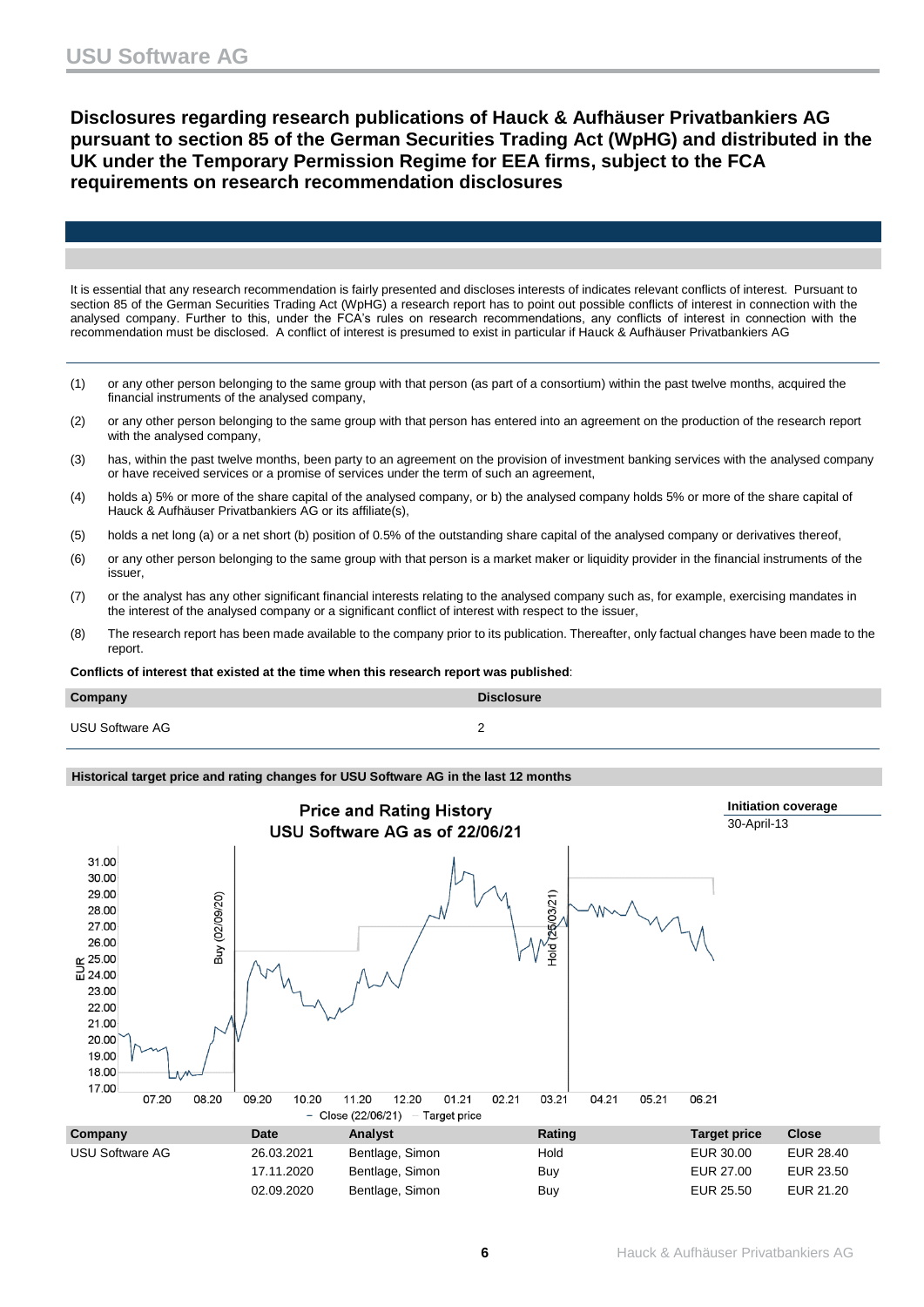# **USU Software AG**

### **Hauck & Aufhäuser distribution of ratings and in proportion to investment banking services**

| Buv  | 74.05 %  | 87.50 %   |
|------|----------|-----------|
| Sell | $6.33\%$ | $0.00 \%$ |
| Hold | 19.62 %  | 12.50 %   |

Date of publication creation: 23/06/2021 08:16 AM

Date of publication dissemination: 23/06/2021 08:17 AM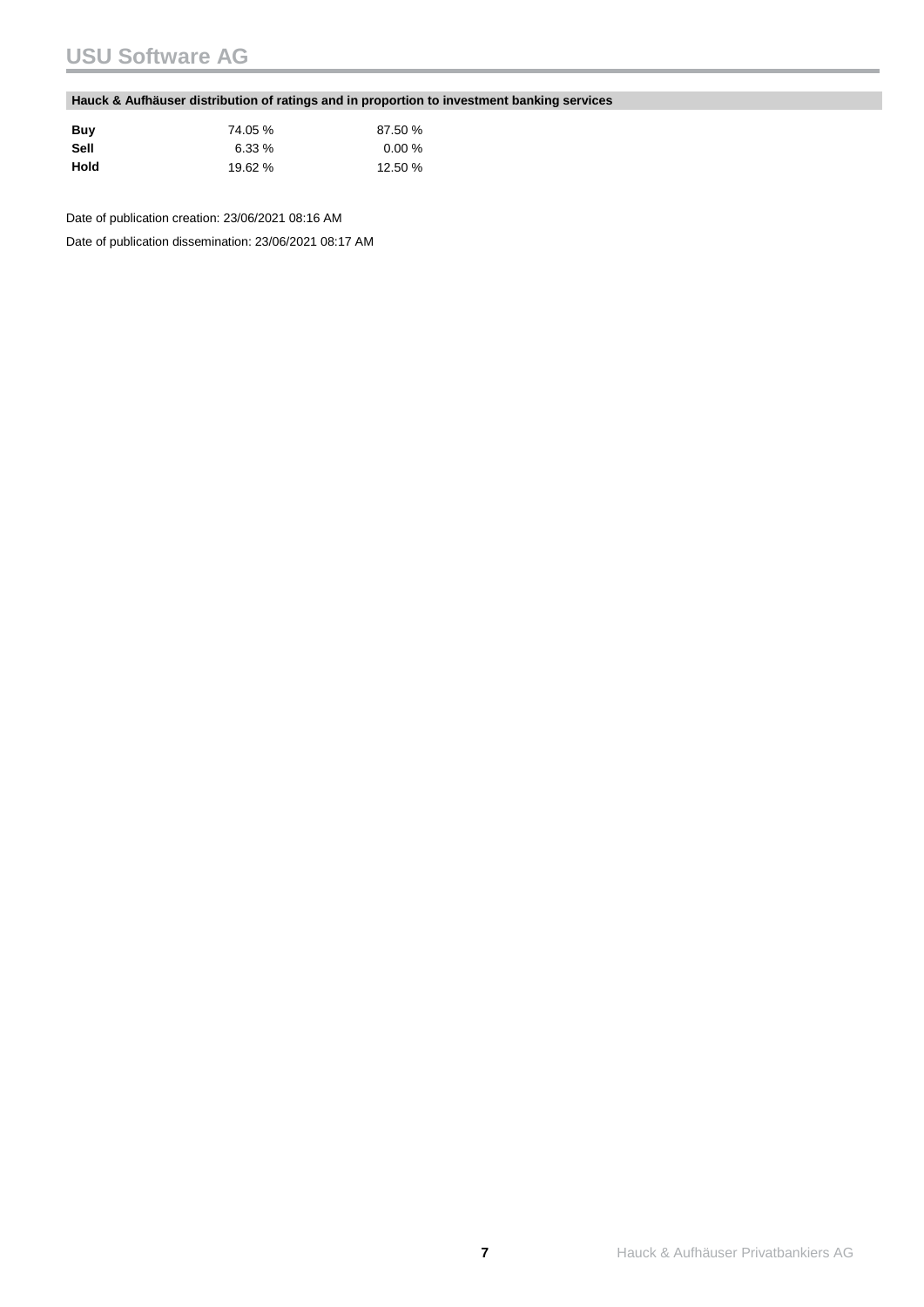#### **1. General Information/Liabilities**

This research report has been produced for the information purposes of institutional investors only, and is not in any way a personal recommendation, offer or solicitation to buy or sell the financial instruments mentioned herein. The document is confidential and is made available by Hauck & Aufhäuser Privatbankiers AG, exclusively to selected recipients [in DE, GB, FR, CH, US, UK, Scandinavia, and Benelux or, in individual cases, also in other countries]. A distribution to private investors in the sense of the German Securities Trading Act (WpHG) is excluded. It is not allowed to pass the research report on to persons other than the intended recipient without the permission of Hauck & Aufhäuser Privatbankiers AG. Reproduction of this document, in whole or in part, is not permitted without prior permission Hauck & Aufhäuser Privatbankiers AG. All rights reserved.

Under no circumstances shall Hauck & Aufhäuser Privatbankiers AG, any of its employees involved in the preparation, have any liability for possible errors or incompleteness of the information included in this research report – neither in relation to indirect or direct nor consequential damages. Liability for damages arising either directly or as a consequence of the use of information, opinions and estimates is also excluded. Past performance of a financial instrument is not necessarily indicative of future performance.

#### **2. Responsibilities**

This research report was prepared by the research analyst named on the front page (the "Producer"). The Producer is solely responsible for the views and estimates expressed in this report. The report has been prepared independently. The content of the research report was not influenced by the issuer of the analysed financial instrument at any time. It may be possible that parts of the research report were handed out to the issuer for information purposes prior to the publication without any major amendments being made thereafter.

#### **3. Organisational Requirements**

Hauck & Aufhäuser Privatbankiers AG took internal organisational and regulative precautions to avoid or accordingly disclose possible conflicts of interest in connection with the preparation and distribution of the research report. All members of Hauck & Aufhäuser Privatbankiers AG involved in the preparation of the research report are subject to internal compliance regulations. No part of the Producer's compensation is directly or indirectly related to the preparation of this financial analysis. In case a research analyst or a closely related person is confronted with a conflict of interest, the research analyst is restricted from covering this company.

#### **4. Information Concerning the Methods of Valuation/Update**

The determination of the fair value per share, i.e. the price target, and the resultant rating is done on the basis of the adjusted free cash flow (adj. FCF) method and on the basis of the discounted cash flow – DCF model. Furthermore, a peer group comparison is made.

The adj. FCF method is based on the assumption that investors purchase assets only at a price (enterprise value) at which the operating cash flow return after taxes on this investment exceeds their opportunity costs in the form of a hurdle rate of 7.5%. The operating cash flow is calculated as EBITDA less maintenance capex and taxes.

Within the framework of the DCF approach, the future free cash flows are calculated initially on the basis of a fictitious capital structure of 100% equity, i.e. interest and repayments on debt capital are not factored in initially. The adjustment towards the actual capital structure is done by discounting the calculated free cash flows with the weighted average cost of capital (WACC), which takes into account both the cost of equity capital and the cost of debt. After discounting, the calculated total enterprise value is reduced by the interest-bearing debt capital in order to arrive at the equity value.

Hauck & Aufhäuser Privatbankiers AG uses the following three-step rating system for the analysed companies:

Buy: Sustainable upside potential of more than 10% within 12 months Sell: Sustainable downside potential of more than 10% within 12 months. Hold: Upside/downside potential is limited. No immediate catalyst visible.

NB: The ratings of Hauck & Aufhäuser Privatbankiers AG are not based on a performance that is expected to be "relative" to the market.

The decision on the choice of the financial instruments analysed in this document was solely made by Hauck & Aufhäuser Privatbankiers AG. The opinions and estimates in this research report are subject to change without notice. It is within the discretion of Hauck & Aufhäuser Privatbankiers AG whether and when it publishes an update to this research report, but in general updates are created on a regular basis, after 6 months at the latest. A sensitivity analysis is included and published in company's initial studies.

#### **5. Major Sources of Information**

Part of the information required for this research report was made available by the issuer of the financial instrument. Furthermore, this report is based on publicly available sources (such as, for example, Bloomberg, Reuters, VWD-Trader and the relevant daily press) believed to be reliable. Hauck & Aufhäuser Privatbankiers AG has checked the information for plausibility but not for accuracy or completeness.

#### **6. Competent Supervisory Authority**

Hauck & Aufhäuser Privatbankiers AG are under supervision of the BaFin – German Federal Financial Supervisory Authority Bundesanstalt für Finanzdienstleistungsaufsicht), Graurheindorfer Straße 108, 53117 Bonn and Marie-Curie-Straße 24 – 28, 60439 Frankfurt a.M.

This document is distributed in the UK under the Temporary Permission Regime for EEA firms and in compliance with the applicable FCA requirements.

#### **7. Specific Comments for Recipients Outside of Germany**

This research report is subject to the law of the Federal Republic of Germany. The distribution of this information to other states in particular to the USA, Canada, Australia and Japan may be restricted or prohibited by the laws applicable within this state.

#### **8. Miscellaneous**

According to Article 4(1) No. i of the delegated regulation 2016/958 supplementing regulation 596/2014 of the European Parliament, further information regarding investment recommendations of the last 12 months are published under: https://www.hauck-aufhaeuser.com/en/investment-banking/equities#institutionalresearch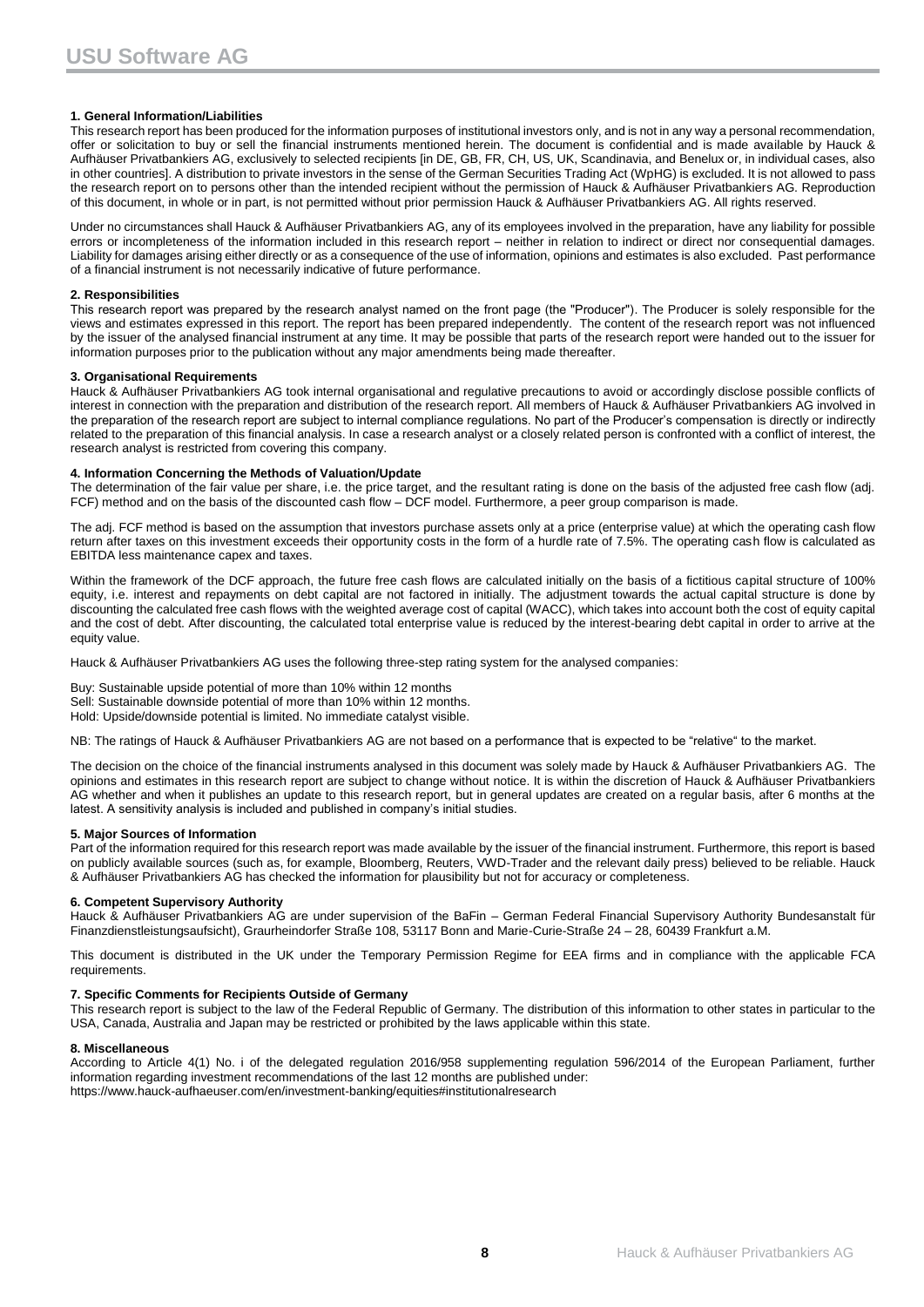## **Disclosures for U.S. persons only**

This research report is a product of HAUCK & AUFHÄUSER PRIVATBANKIERS AG, which is the employer of the research analyst(s) who has prepared the research report. The research analyst(s) preparing the research report is/are resident outside the United States (U.S.) and are not associated persons of any U.S. regulated broker-dealer and therefore the analyst(s) is/are not subject to supervision by a U.S. broker-dealer, and is/are not required to satisfy the regulatory licensing requirements of FINRA or required to otherwise comply with U.S. rules or regulations regarding, among other things, communications with a subject company, public appearances and trading securities held by a research analyst account.

This report is intended for distribution by HAUCK & AUFHÄUSER PRIVATBANKIERS AG, only to "Major Institutional Investors" as defined by Rule 15a-6(b)(4) of the U.S. Securities and Exchange Act, 1934 (the Exchange Act) and interpretations thereof by U.S. Securities and Exchange Commission (SEC) in reliance on Rule 15a 6(a)(2). If the recipient of this report is not a Major Institutional Investor as specified above, then it should not act upon this report and return the same to the sender. Further, this report may not be copied, duplicated and/or transmitted onward to any U.S. person, which is not the Major Institutional Investor.

In reliance on the exemption from registration provided by Rule 15a-6 of the Exchange Act and interpretations thereof by the SEC in order to conduct certain business with Major Institutional Investors, HAUCK & AUFHÄUSER PRIVATBANKIERS AG, has entered into an agreement with a U.S. registered broker-dealer, Marco Polo Securities Inc. ("Marco Polo"). Transactions in securities discussed in this research report should be effected through Marco Polo or another U.S. registered broker dealer.